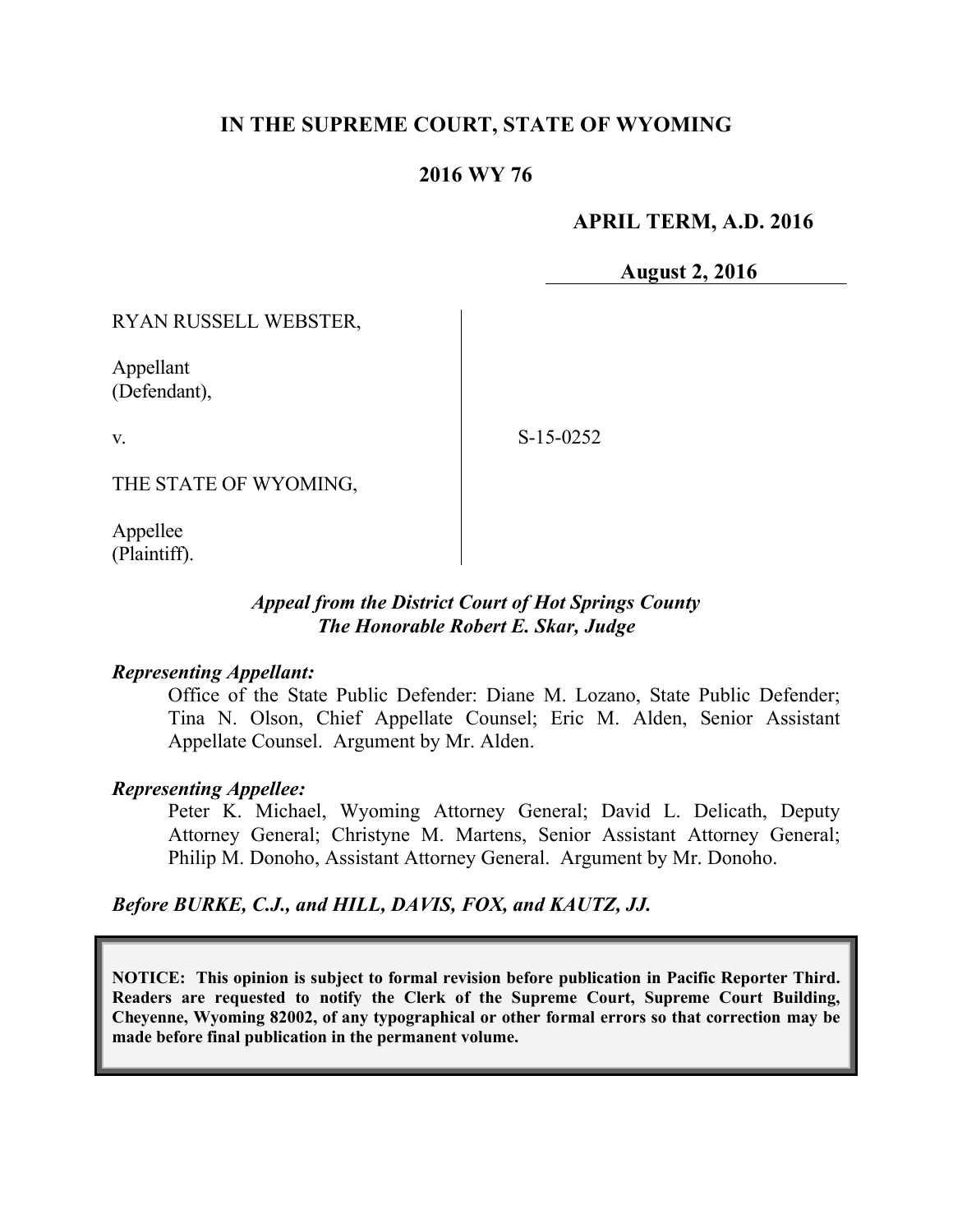#### **FOX, Justice.**

[¶1] Ryan Webster stole a car in Thermopolis and drove it through Wyoming toward Colorado. Authorities in Cheyenne were alerted, and a vehicular chase eventually ended across the Wyoming border in Colorado, where Mr. Webster was arrested and jailed. The State of Wyoming filed separate charges arising from the incident in Hot Springs County and Laramie County. The charges resulted in detainers being filed in Colorado against Mr. Webster. In accordance with the Interstate Agreement on Detainers, Mr. Webster requested disposition of the charges against him in both counties. Mr. Webster was transported to Cheyenne to stand trial; however, the State failed to bring Mr. Webster to trial within the 180-day period required by the Interstate Agreement on Detainers, and the Laramie County charge was dismissed with prejudice. Upon dismissal of the Laramie County charge, Mr. Webster was transported to Hot Springs County to face charges there. Again, however, the State failed to try Mr. Webster within the 180-day window, and the Hot Springs County charge was likewise dismissed with prejudice.

[¶2] After returning Mr. Webster to Colorado, the State filed another charge against Mr. Webster in Hot Springs County arising from the car theft. The charge cited the identical statutory provision as the charge against Mr. Webster which had previously been dismissed with prejudice in Laramie County. Mr. Webster was extradited and stood trial on the second Hot Springs County charge, which resulted in a conviction. Mr. Webster now appeals his conviction, arguing that he could not be prosecuted in Hot Springs County on a charge that had been dismissed with prejudice. We reverse and find that the dismissal of the Laramie County charge with prejudice barred the State from charging Mr. Webster with the same crime in Hot Springs County.

## *ISSUE*

[¶3] Mr. Webster raises two issues in his appeal. However, because his second issue is dispositive of the case, we will address only whether the State was precluded from prosecuting Mr. Webster by the previous dismissal with prejudice of the same charge.

#### *FACTS*

[¶4] In the early morning hours of January 25, 2012, Kevin Smith realized that his 2006 Cadillac Escalade had been stolen from in front of his Thermopolis home. He informed local authorities who advised him to contact On-Star to pinpoint the vehicle's location. On-Star located the vehicle traveling south on Interstate 25 in Platte County, Wyoming. The Wyoming Highway Patrol was notified, and officers began their pursuit of the vehicle near Cheyenne, Wyoming. The pursuit continued into Colorado where the vehicle eventually stopped, and officers apprehended the suspect, who was later identified as Ryan Webster.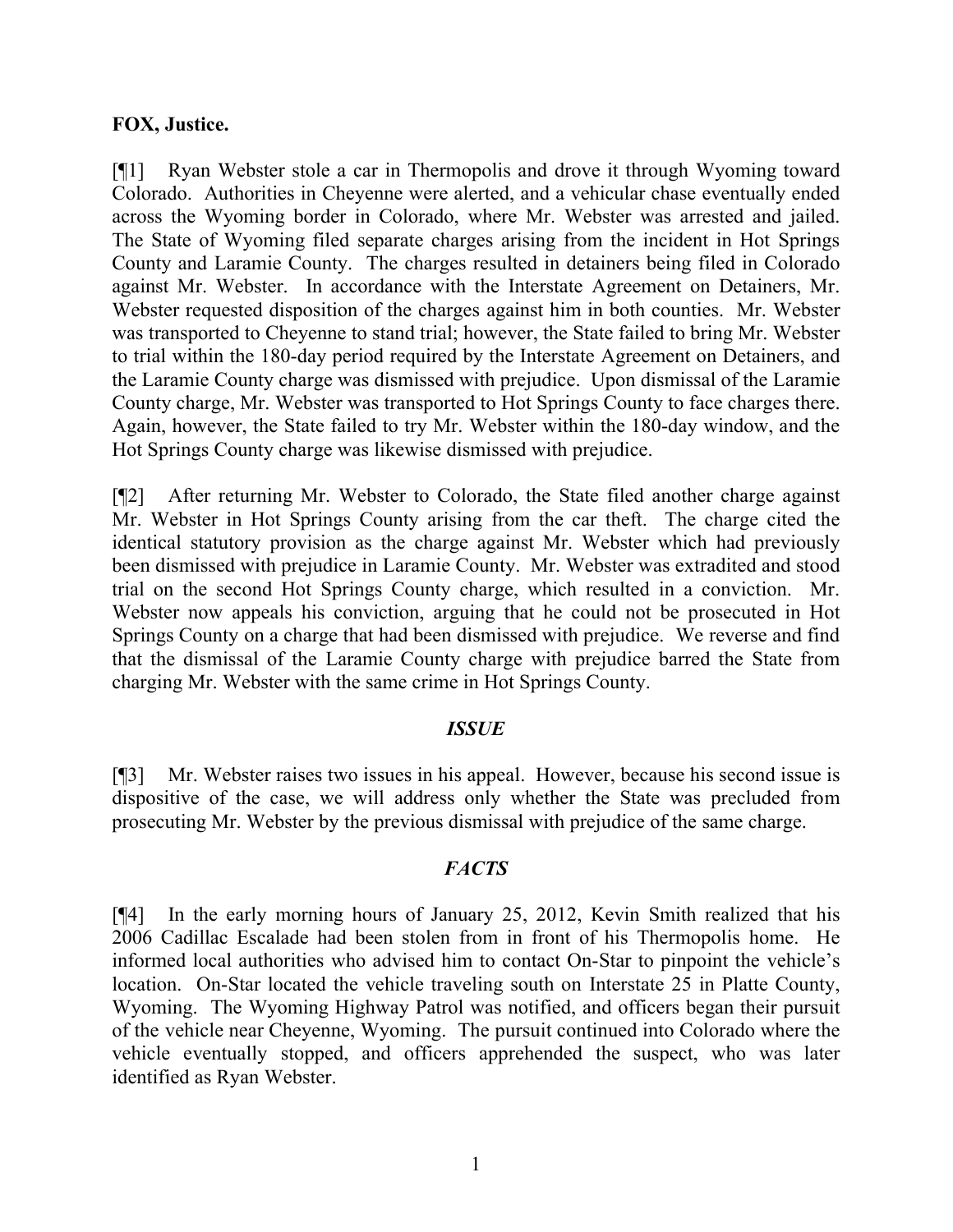[¶5] Mr. Webster was arrested by a Colorado State Patrol officer and taken to Fort Collins for booking. The State of Wyoming charged Mr. Webster in Laramie County with receiving stolen property in violation of Wyo. Stat. Ann. § 6-3-403(a)(i) (LexisNexis 2015), 1 and in Hot Springs County with larceny in violation of Wyo. Stat. Ann. §  $6-3-402(a)(c)(i)$  (LexisNexis 2015). At the time of the Wyoming charges, Mr. Webster was being held in a Colorado prison for an unrelated crime. The State filed detainers with the Colorado Department of Corrections, pursuant to the Interstate Agreement on Detainers (IAD), Wyo. Stat. Ann. §§ 7-15-101 through 7-15-105 (LexisNexis 2015), informing the Department that Mr. Webster was wanted on charges in Wyoming, and requesting that the Department "place a hold on [their] inmate[, Ryan Webster]." Upon learning of the detainer, Mr. Webster requested that the Wyoming charges against him come to a final disposition in accordance with the IAD.

[¶6] Mr. Webster was first transported to Cheyenne to face the charges brought by the State in Laramie County. The State failed to bring Mr. Webster to trial within 180 days as required by the  $IAD$ , and as a result, the Laramie County charges were dismissed.<sup>3</sup> Mr. Webster was then taken to Hot Springs County to face the charges brought by the State in that venue. Again, the State failed to bring Mr. Webster to trial within the 180 day window and the charge was dismissed with prejudice. Mr. Webster was then transported back to Colorado.

[¶7] The State then filed a separate charge against Mr. Webster in Hot Springs County, alleging that he bought or received stolen property in violation of Wyo. Stat. Ann. § 6-3- 403(a)(i). Mr. Webster was arrested in Colorado on December 23, 2014, in connection with that charge, and was extradited to Wyoming. Mr. Webster moved to dismiss, arguing that the initial dismissal with prejudice in Hot Springs County applied to "all untried indictments, informations or complaints," that his right to a speedy trial was

 <sup>1</sup> Mr. Webster was also charged with eluding in violation of Wyo. Stat. Ann. § 31-5-225 (LexisNexis 2015) and reckless driving in violation of Wyo. Stat. Ann. § 31-5-229 (LexisNexis 2015). Neither of these charges is relevant to the issues presented in this appeal.

We have previously noted that Article III of Wyoming's [IAD] statutory provision is identical to the federal act in all but one respect―Article III(a) of the Wyoming statute requires final disposition "at the next term of court" after delivery of the defendant's request. *Green v. State*, 784 P.2d 1360, 1362 (Wyo. 1989). The federal act and the statutes of all other party states require disposition "within 180 days" after delivery of the request. 18 U.S.C. Appx. Faced with this difference in *Green*, we applied the federal 180-day requirement. We do so again now in order to effectuate the Act's intent to provide uniform procedures and comport our decision with controlling federal law.

*Odhinn v. State*, 2003 WY 169, ¶ 19, 82 P.3d 715, 721 (Wyo. 2003).

<sup>&</sup>lt;sup>3</sup> The Laramie County District Court failed to note the dismissal was with prejudice. Nevertheless, the parties agree and the IAD requires that a violation of the time period for bringing a detainee to trial be dismissed with prejudice. Wyo. Stat. Ann. § 7-15-101 art. V(c) (LexisNexis 2015).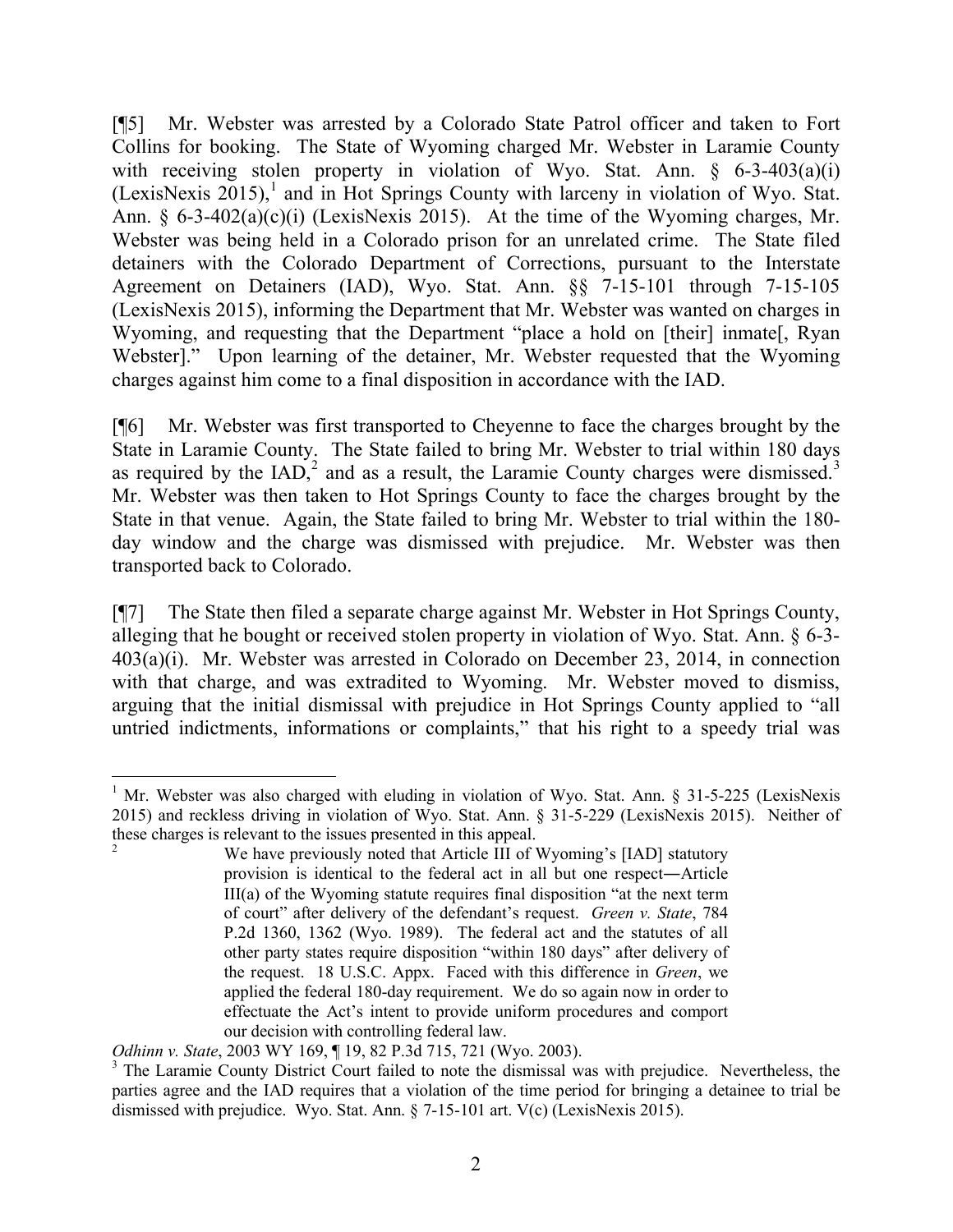violated, and that the initial dismissals with prejudice of the Laramie County and Hot Springs County charges precluded the State from bringing the same charges again. The district court denied Mr. Webster's motion and a trial was held on May 11, 2015. At its conclusion, the jury convicted Mr. Webster, and the district court sentenced him to six to ten years in prison. Mr. Webster timely filed his notice of appeal.

## *DISCUSSION*

# *Was the State precluded from prosecuting Mr. Webster by the previous dismissal with prejudice of the same charge?*

[¶8] Mr. Webster argues that the constitutional protection which prohibits twice placing a defendant in jeopardy for the same offense barred the State from bringing the second Hot Springs County charge. Alternatively, Mr. Webster alleges that the dismissal with prejudice of the initial Laramie County and Hot Springs County charges precluded the State from charging the same offense a second time. These questions are issues of law, which the Court reviews de novo. *Chapman v. State*, 2015 WY 15, ¶ 8, 342 P.3d 388, 391 (Wyo. 2015).

[¶9] Mr. Webster argues that his double jeopardy protections were implicated by the second prosecution in Hot Springs County, asserting that he was twice put in jeopardy for the same offense. The State, however, contends that jeopardy never attached to the initial charges brought in either Laramie or Hot Springs counties, thus, double jeopardy does not apply. We agree with the State that Mr. Webster's constitutional rights were not implicated when the State brought the second Hot Springs County charge. "In the case of a jury trial, jeopardy attaches when a jury is empaneled[.]" *Serfass v. United States*, 420 U.S. 377, 388, 95 S.Ct. 1055, 1062, 43 L.Ed.2d 265 (1975). No jury was empaneled in either the initial Hot Springs County case or the Laramie County case. Instead, those cases were dismissed with prejudice due to violations of the IAD, a statutory provision. Because jeopardy never attached to the initial charges against Mr. Webster, his double jeopardy rights were not implicated. *Id.* at 393, 95 S.Ct. at 1065 ("[A]n accused must suffer jeopardy before he can suffer double jeopardy.").

[¶10] However, the absence of double jeopardy does not dispose of the dismissal with prejudice. While similar, a dismissal with prejudice is a procedural rule rather than a constitutional protection. A dismissal with prejudice "bars the reprosecution of the defendant on the same charge," *United States v. Bilsky*, 664 F.2d 613, 617 (6th Cir. 1981), and has a res judicata effect on subsequent prosecutions, which requires analysis of whether the requirements of res judicata have been met. *See People v. Creek*, 447 N.E.2d 330, 333 (Ill. 1983) (holding that a dismissal with prejudice operated as res judicata on a later indictment for the same charge).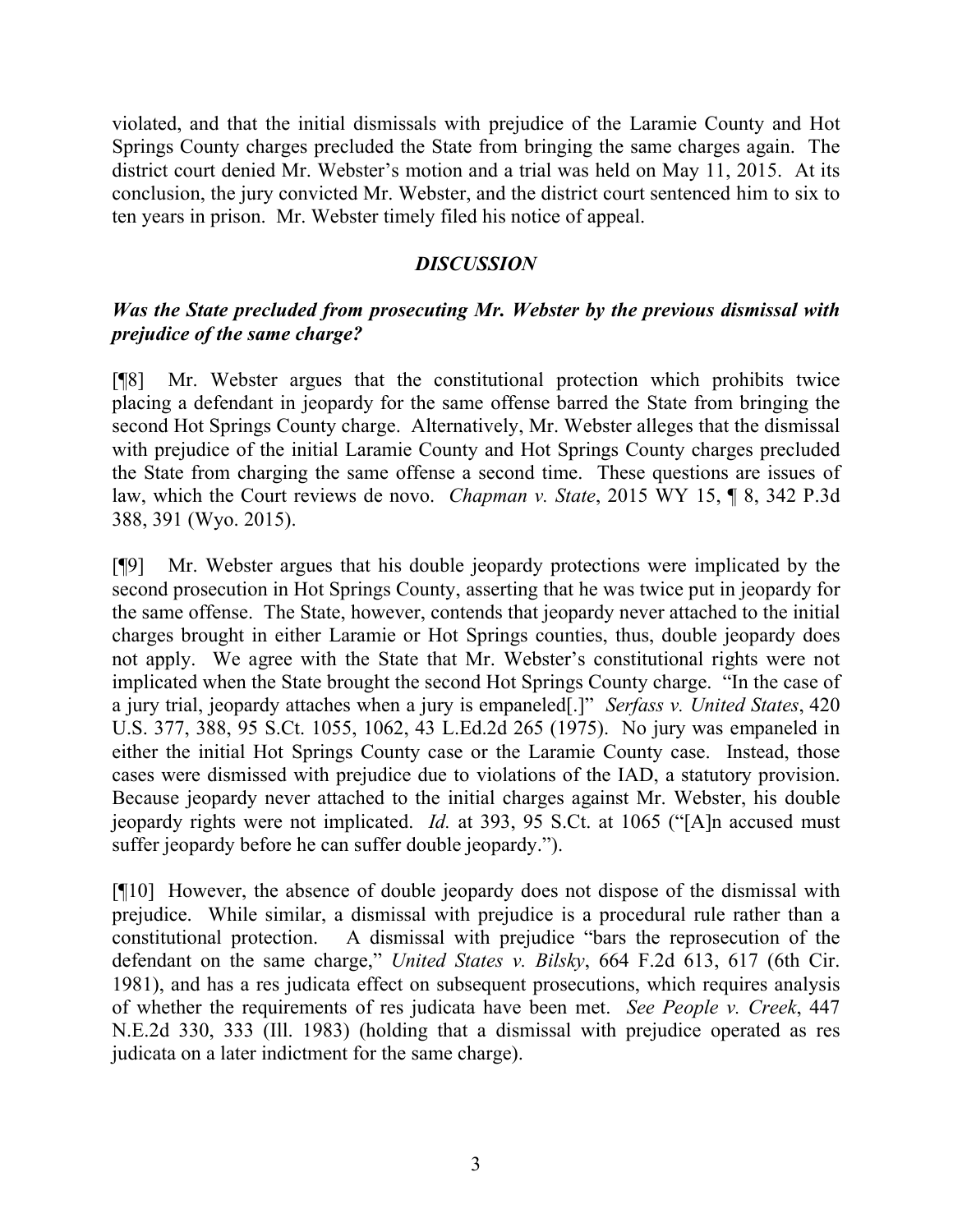[¶11] Much like W.R.Cr.P. 48 and the constitutional protection requiring that a defendant be brought to trial in a timely manner, dismissals with prejudice and the constitutional protection against double jeopardy work in tandem, each providing protections to the defendant which are not mutually exclusive. *See Jennings v. State*, 4 P.3d 915, 921 (Wyo. 2000) (asserting that W.R.Cr.P. 48 is only part of the speedy trial question); *see also Collins v. Loisel*, 262 U.S. 426, 430, 43 S.Ct. 618, 619, 67 L.Ed. 1062 (1923) ("It is true that the Fifth Amendment, in providing against double jeopardy, was not intended to supplant the fundamental principle of res judicata in criminal cases[.]"). In other words, a finding that double jeopardy is inapplicable does not preclude a finding that a subsequent prosecution is barred by res judicata. In *United States v. Oppenheimer*, 242 U.S. 85, 37 S.Ct. 68, 61 L.Ed. 161 (1916), the United States Supreme Court held that the doctrine of res judicata is applicable to criminal cases, and determined that while it is distinct from the constitutional protections afforded in the double jeopardy clause, it can also bar multiple prosecutions for the same offense.

> It cannot be that the safeguards of the person, so often and so rightly mentioned with solemn reverence, are less than those that protect from a liability in debt. It cannot be that a judgment of acquittal on the ground of the statute of limitations is less a protection against a second trial than a judgment upon the ground of innocence, or that such a judgment is any more effective when entered after a verdict than if entered by the government's consent before a jury is empaneled . . . .

> . . . [A] judgment for the defendant upon the ground that the prosecution is barred goes to his liability as matter of substantive law, and one judgment that he is free as matter of substantive law is as good as another.

*Id.* at 87-88, 37 S.Ct. at 69; *see also United States v. Dionisio*, 503 F.3d 78, 85 (2d Cir. 2007) ("And the existence of res judicata or collateral estoppel does not by itself mean there was jeopardy.").

[¶12] We turn then to the question whether either of the dismissals in the initial Laramie County and the Hot Springs County charges have a res judicata effect on the charge currently being appealed. "The criteria involved in res judicata are: (1) identity in parties; (2) identity in subject matter; (3) the issues are the same and relate to the subject matter; and (4) the capacities of the persons are identical in reference to both the subject matter and the issues between them." *CLS v. CLJ*, 693 P.2d 774, 775-76 (Wyo. 1985). It is clear that the initial Hot Springs County charge is not res judicata on the second Hot Springs County charge because Mr. Webster was charged with violations of different